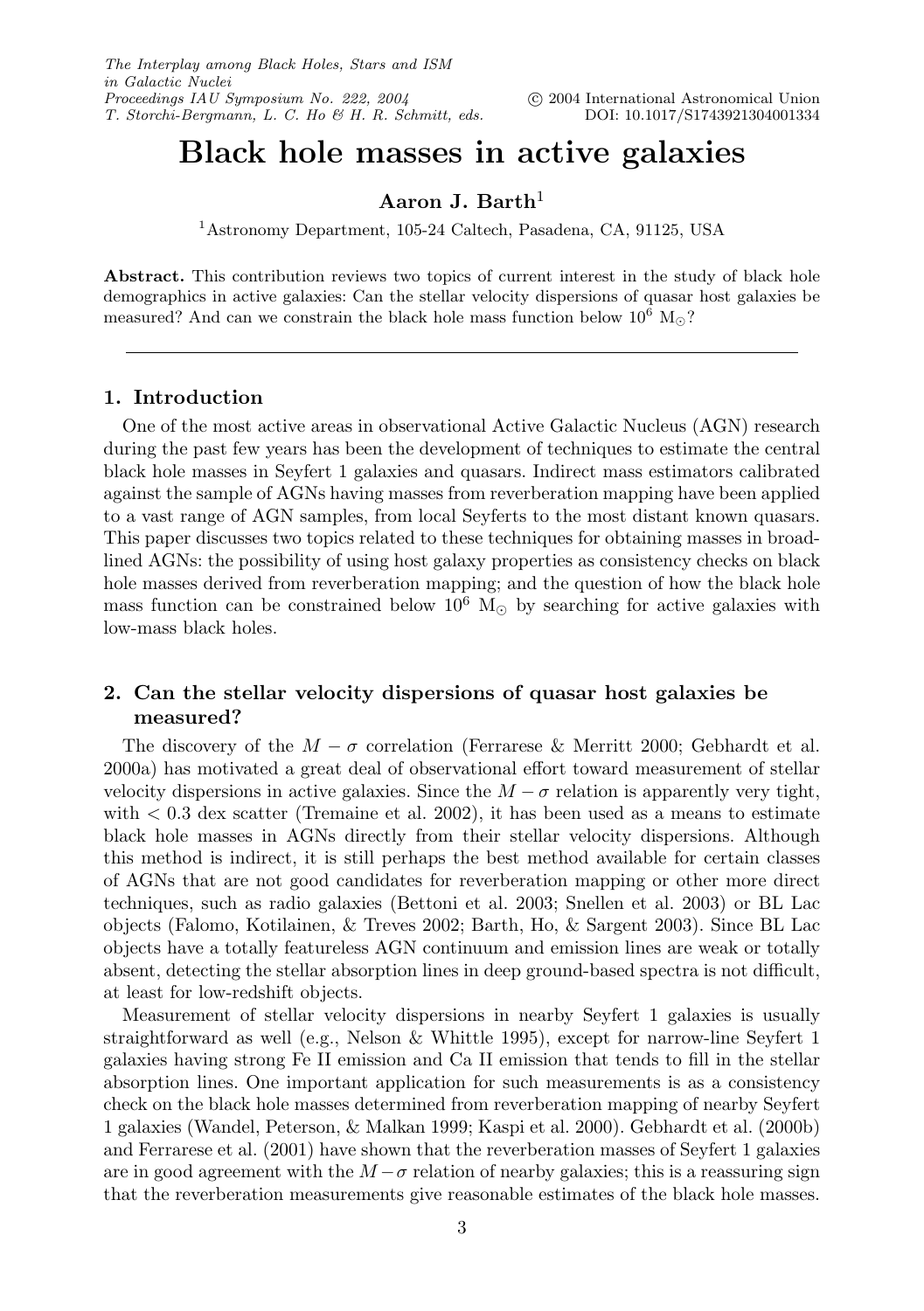

Figure 1. Left panel: Near-infrared spectra of two PG quasars, centered on the Ca II triplet spectral region. The data were obtained with the NIRSPEC spectrograph at Keck. In both cases, the AGN featureless continuum dominates and stellar features are not visible, even though the Ca II lines do not appear in emission. Right panel: Keck spectrum of the host galaxy of the quasar PG 0804+761, centered on the Mgb lines. The spectrum was obtained with the slit offset by 2" from the nucleus. Scattered AGN light has been removed by scaling and subtracting the nuclear spectrum. The solid curve overplotted on the spectrum is a K giant stellar spectrum, broadened by a Gaussian velocity distribution to fit the quasar host spectrum.

Can this consistency check be applied to quasars with black hole masses from reverberation measurements as well? This would be a worthwhile test, since the reverberationmapped Seyferts cover a somewhat limited range in both mass and luminosity. Extending the  $M-\sigma$  test to quasars as well would be very worthwhile, since the reverberation sample is one of the fundamental rungs on a "distance ladder" of black hole mass measurement techniques. Nearly all of our understanding of black hole demographics in distant quasars (e.g., Vestergaard 2002; McLure & Jarvis 2002) relies on this reverberation sample for the basic calibration of the quasar mass scale.

Recently, my collaborators (P. Martini, C. Nelson, L. Ho, J. Greene) and I have attempted to measure the stellar velocity dispersions in a few low-redshift quasars to test whether such observations are feasible. The brute-force approach– directly searching for stellar absorption lines in nuclear spectra– is illustrated in the left panel of Figure 1. For these two quasars, the Ca II triplet lines are redshifted into the near-infrared J band. In the spectra of low-redshift Seyfert 1 galaxies and BL Lac objects the Ca II absorption lines are often visible, albeit diluted substantially by the AGN continuum. The quasars, however, suffer a much greater dilution by the AGN continuum, and we were unable to detect any hint of underlying stellar absorption lines in ∼ 1 hour exposures at Keck.

The right panel of Figure 1 illustrates an alternative approach which may be useful in some (but not all) cases: in spectra taken off the nucleus, it can be far easier to detect the host galaxy features. In recent years there have been numerous spectroscopic studies of the host galaxies of low-redshift quasars, and it is now a fairly routine matter to detect spectroscopic signatures of the host galaxy stellar population a few arcseconds off the quasar nucleus (e.g., Canalizo & Stockton 2000; Miller & Sheinis 2003). Our observations of PG 0804+761 demonstrate that it is feasible to obtain off-nuclear spectra (offset by 2" in this case) of sufficient quality to determine the stellar velocity dispersion in the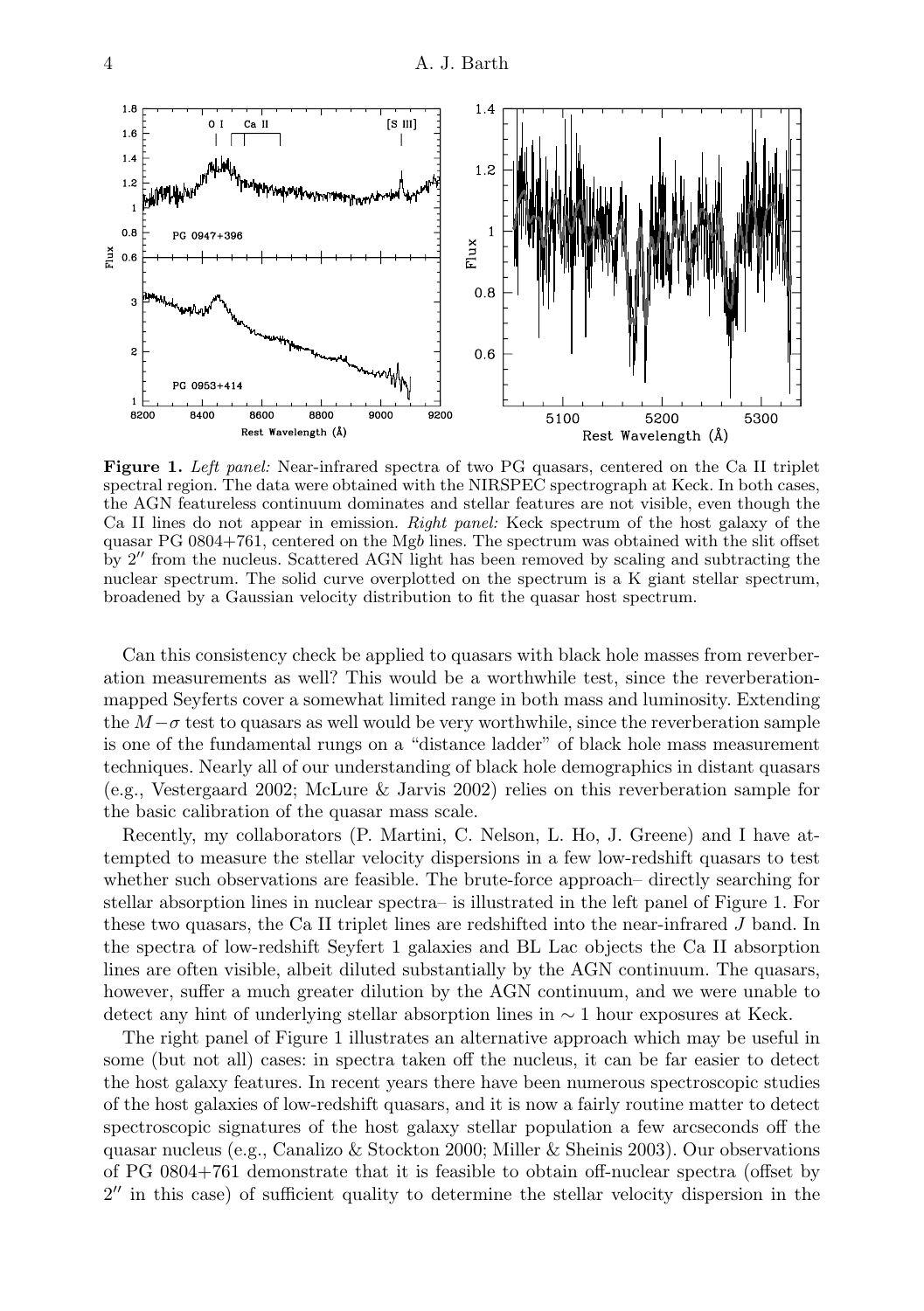off-nuclear light. For this object, preliminary measurements yield a velocity dispersion of  $120 \pm 10$  km s<sup>-1</sup> at a projected distance of 3.6 kpc from the nucleus. The main difficulty of this approach is connecting this measurement with the velocity dispersion that would have been obtained in an aperture centered on the nucleus. If the offset slit samples primarily bulge light, it is possible to perform at least a rough extrapolation, but if the aperture samples mainly the light of the host galaxy disk, then the measurement is of little use in determining the position of the quasar on the  $M - \sigma$  relation. High-resolution imaging is needed to interpret the results; in this case, HST images have just recently been obtained for this object. This approach, while of limited use at typical ground-based seeing resolution, will benefit greatly from the upcoming deployment of laser guide-star system for adaptive optics on 8–10m telescopes. The improvement in spatial resolution will allow observations to be pushed much closer to the nucleus, which will make it much easier to determine the bulge velocity dispersions, at least for objects in which the Ca II triplet lines are redshifted into the observationally accessible ground-based infrared bands.

# **3.** Can we extend the black hole mass function below  $10^6$   $\text{M}_\odot$ ?

The fundamental sample that defines our knowledge of black hole demographics consists of galaxies with stellar- and gas-dynamical black hole detections from HST, plus our own Galactic Center and the megamaser galaxy NGC 4258. For this sample, the black hole masses range from about  $3 \times 10^6$  to  $3 \times 10^9$  M<sub>o</sub> and the host galaxy velocity dispersions range from  $\sim 65$  to  $\sim 400$  km s<sup>-1</sup>. Unfortunately, HST does not have high enough spatial resolution to detect black holes below  $10^6$  M<sub> $\odot$ </sub> for distances much beyond the Local Group. At present there is little chance of obtaining dynamical detections of black holes in the mass range  $10^4 - 10^6$  M<sub>o</sub> in galaxy centers.

For low-mass galaxies with velocity dispersions below 60 km s<sup>-1</sup>, dynamical searches thus far have led only to upper limits. For M33, analysis of an HST dataset by two independent groups has led to a remarkably tight upper limit of 1500  $M_{\odot}$  (Gebhardt et al. 2001) or 3000  $M_{\odot}$  (Merritt, Ferrarese, & Joesph 2001). For more distant latetype spirals, the upper limits have been less constraining: one example is IC 342, with  $M_{\rm BH} < 5 \times 10^5$  M<sub>o</sub> (Böker, van der Marel, & Vacca 1999). In a ground-based dynamical study of Virgo cluster dwarf elliptical galaxies, Geha, Guhathakurta, & van der Marel (2002) determined upper limits of  $\sim 10^6 - 10^7$  M...

The black hole mass function below  $10^6$  M<sub> $\odot$ </sub> is of particular interest for future gravitywave searches. The space-based interferometer LISA will have good sensitivity for the detection of black hole mergers in the mass range  $10^5 - 10^6$  M<sub>o</sub> out to high redshifts (e.g., Hughes et al. 2001), and knowledge of the local black hole mass function in this range would be of use in estimating the expected event rates. The local black hole mass function above  $10^6$  M<sub>\cope</sub> can be determined by combining the bulge luminosity function or velocity dispersion function of galaxies with the  $M - \sigma$  relation for black holes, under the assumption that each massive galaxy contains a central black hole (e.g., Yu  $\&$  Tremaine 2003; Marconi et al. 2004; Yu & Lu 2004). The velocity dispersion function of local galaxies (Sheth et al. 2003) is only well-constrained down to  $\sim 80$  km s<sup>-1</sup> due to the spectral resolution of the Sloan Digital Sky Survey, and below  $10^7$  M<sub> $\odot$ </sub> there are only a few galaxies with stellar-dynamical black hole detections. Thus, the black hole mass function is not well constrained below this mass range, and the example of M33 suggests that the occupation fraction of black holes in galaxies could be well below unity for galaxies with small  $\sigma$ .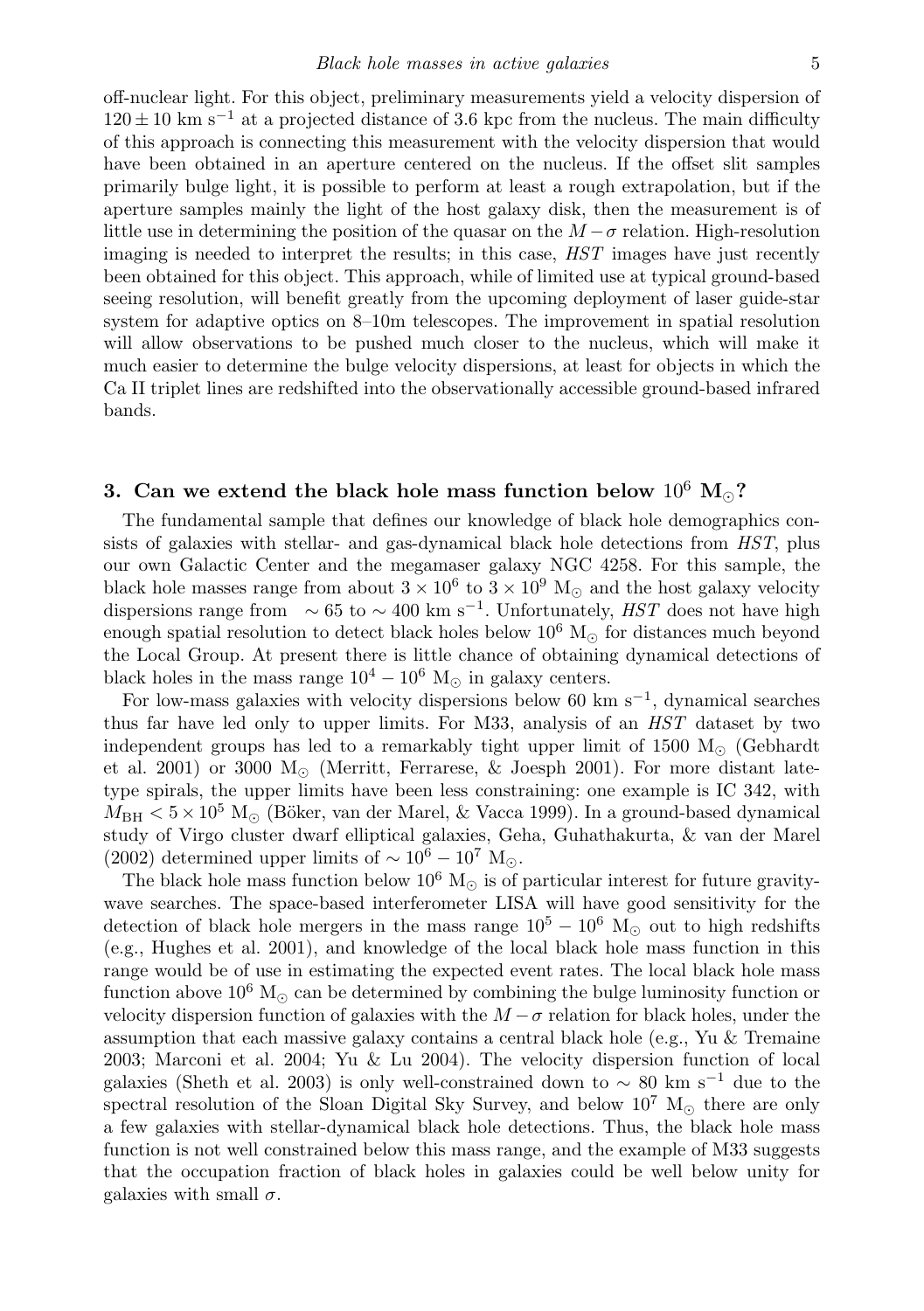

**Figure 2.** The two best cases of dwarf galaxies harboring active nuclei. Left panel: The late-type spiral galaxy NGC 4395, from the Digitized Sky Survey. Right panel: POX 52, which appears to be a dwarf elliptical, from Barth et al. (2004).

Even if black holes in low-mass galaxies cannot be detected by their dynamical effect on the surrounding stars or gas, at least a fraction of them should be detectable via their accretion luminosity while they are in an active accretion state. For broad-lined AGNs, the black hole masses can then be estimated from the broad-line widths and AGN continuum luminosity (Kaspi et al. 2000). Until recently, however, only two examples of AGNs in dwarf galaxies were known. The best-studied case is NGC 4395, an Sd spiral galaxy at  $D \sim 4$  Mpc, which was first identified as a Seyfert 1 by Filippenko & Sargent (1989). The nuclear star cluster in NGC 4395 has  $\sigma < 30 \text{ km s}^{-1}$  (Filippenko & Ho  $2003$ ), and the black hole mass has been estimated to be in the range  $10<sup>4</sup>$  to a few times  $10^5$  M<sub> $\odot$ </sub> using estimates of the broad-line region radius from photoionization modeling (Kraemer et al. 1999) or from the radius-luminosity correlation for Seyferts (Filippenko & Ho 2003); and from the detection of a "break" in the power-density spectrum of the X-ray variability (Shih, Iwasawa, & Fabian 2003).

It is particularly striking that the two best existing data points for the study of black holes in late-type spirals are M33, which does not contain a black hole down to extremely tight limits, and NGC 4395, a galaxy less massive than M33 (it is roughly a magnitude less luminous), which certainly does contain a central black hole, apparently of  $10^4 - 10^5$  M. The origin of this seeming discrepancy is unclear; perhaps the initial "seed" black holes are ejected from some but not all low-mass galaxies by gravity-wave kicks during mergers (Favata, Hughes, & Holz 2004; Merritt et al. 2004), or perhaps some disk galaxies never form a seed black hole to begin with. Further progress will require a significant sample of late-type galaxies with either black hole detections or meaningful upper limits to  $M_{\rm BH}$ .

The second example is the galaxy POX 52 at  $D \approx 90$  Mpc, discovered in the POX objective-prism search for emission-line objects (Kunth, Sargent, & Kowal 1981). In a follow-up study, Kunth, Sargent, & Bothun (1987) called attention to POX 52 as an unusual example of a dwarf galaxy having an AGN spectrum. The object was classified as a Seyfert 2 based on the narrow-line ratios, although they noted that the  $H\beta$  line had a weak broad component with FWHM  $\approx 840 \text{ km s}^{-1}$ . The host galaxy was thought to be a dwarf spiral. More recent observations presented by Barth et al. (2004) show that POX 52 is clearly a Seyfert 1 galaxy, and new imaging data shows the host galaxy to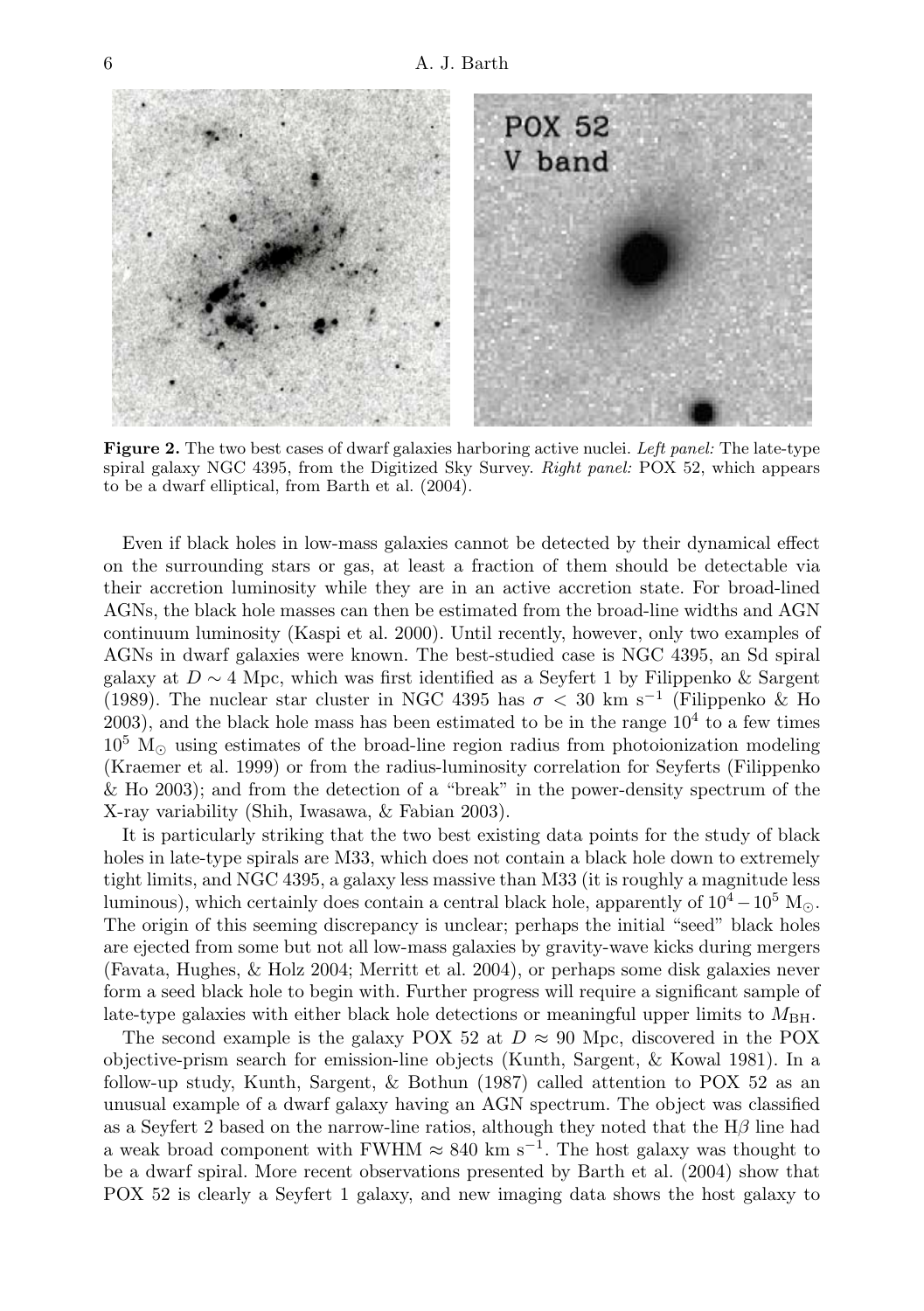

**Figure 3.** Optical spectra of NGC 4395 and POX 52, from Barth et al. (2004).

be most likely a dwarf elliptical. From  $FWHM(H\beta)$  and the AGN's optical continuum luminosity, the black hole mass was estimated to be  $\sim 1.6 \times 10^5$  M<sub>⊙</sub>, while the stellar velocity dispersion is  $36 \pm 5$  km s<sup>-1</sup>. With this black hole mass estimate, POX 52 falls almost exactly on an extrapolation of the local  $M - \sigma$  relation of Tremaine et al. (2002).

NGC 4395 and POX 52 have remarkably similar optical spectra showing very unusual properties. Both can be classified as narrow-line Seyfert 1 (NLS1) galaxies on the basis of their broad-line widths, but unlike the majority of NLS1s, NGC 4395 and POX 52 have very high-excitation spectra with large  $[O III]/H\beta$  ratios and high-ionization features such as [Fe VII]  $\lambda$ 5158 and  $\lambda$ 6086. They also have extremely narrow forbidden lines (FWHM  $\approx 90 \text{ km s}^{-1}$  in POX 52), consistent with the low masses and small velocity dispersions of their host galaxies.

The best hope for verification of the black hole mass estimates for these two galaxies would be reverberation mapping to measure the size of their broad-line regions, but it is not yet known whether the emission lines show sufficient variability for reverberation measurements to be successful.

A handful of other AGNs, mostly NLS1s, have black hole mass estimates below 10<sup>6</sup>  $M_{\odot}$  (e.g., Shemmer et al. 2003; Grupe & Mathur 2004; Botte et al. 2004), but their small numbers and heterogeneous selection makes them of little use in studying the overall demographics of low-mass black holes. To set any meaningful constraints on the occupation fraction of black holes in low-mass galaxies, or on the extension of the  $M - \sigma$ relation to low masses, it is necessary to perform a systematic survey for AGNs with low black hole masses. The Sloan Digital Sky survey is an ideal starting point, and an initial sample of 19 Seyfert 1 galaxies with estimated black hole masses below  $10^6$  M<sub> $\odot$ </sub> has recently been reported by Greene & Ho (2004). While such surveys can only yield a lower limit to the occupation fraction of black holes in low-mass galaxies, this will still